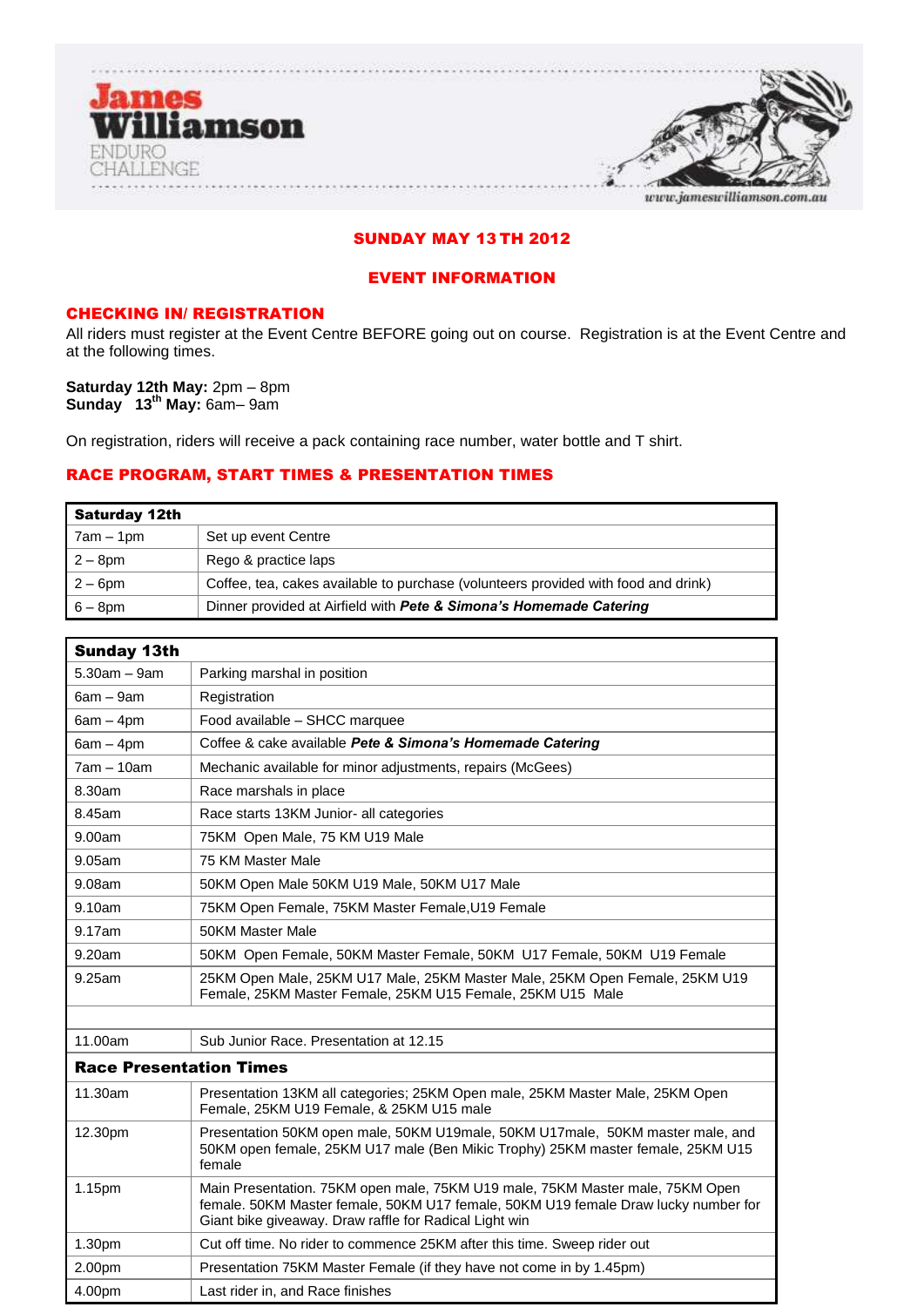# BRIEFINGS

Rider briefings will be held 10 minutes before the start of each category. All riders must be present at rider briefings specific to their category.

## SEEDING

Riders move to the start zone 10 minutes before start time. Riders will congregate into their designated start time zones (indicated by signage). Within each of these zones, riders sort themselves into with the fastest riders going to the front of the pack, and the slower riders towards the back.

### PRACTICE LAPS

The course will be open for practice on Saturday 12<sup>th</sup> between 8am & 8pm and on Sunday 13<sup>th</sup> from 6am – 8.30am. Full race services, including First Aid, will be provided from 8.30am until 4pm Sunday. Limited services will be provided during notified practice periods. Wingello State Forest is open to the public for riding at other times. Riders who are not MTBA members are not covered by the MTBA Day License insurance coverage until they have registered and collected their race number plate.

MAP go to<http://jameswilliamson.com.au/enduro/the-race/trail-descriptions/> All riders will receive a map in their race bag, and enlarged versions of the map will be available at the event Centre.

### SPECTATOR POINTS

There are two good spectator points within a short walk from the Event Centre. A map of these points will be available at the event centre and directions will be signposted to these positions.

# SAFETY AND ASSISTANCE FOR RIDERS

St John Ambulance will be at the Event Centre on Sunday 11<sup>th</sup> March from 8.30am  $-$  4pm. There will also be a mobile First Aid officer circulating around the trails during the race. Marshals will be placed at junctions (where single track meets fire road) throughout the track. If you need first aid, speak to one of the marshals. If you come across an injured rider, please assist them, and tell another rider to alert the next marshal. Times will be adjusted where this is appropriate. Some of the downhill sections of fire roads have water bars which can be tricky with speed. Please ride within your ability at all times.

### WITHDRAWING FROM THE EVENT

If you feel unable to complete the race, notify a marshal, return to the forest camp (and then continue onto the Event Centre). The *Red Trail* at Wingello is well marked with directions about how to return to the forest camp. Make sure you notify timing officials when you return to the Event Centre. All marshals will carry maps with them for your assistance. Maps will be available at registration.

# INDIVIDUAL RIDER WATER/FEED ZONE

Parking is arranged so that all 75KM riders can park their cars beside the track, and feed from here. 50KM riders can use a spot along this area for their water and food. All riders are expected to carry enough water for each lap. There is water at the Event Centre, and two water stations on the track. All riders are expected to carry extra nutrition with them for each lap. If you are new to endurance events, the advice is to take more than you think you need, and eat and drink more often that you think you need!

### CUT OFF TIME

There will be a cut off time of 1.30pm. No rider from any category will be allowed to commence another 25km lap after this time

### HELP AND ASSISTANCE

Volunteers will be there to help wherever possible run this race and will wear green T shirts. If they don't know the answer to your enquiry, they can point you in the direction of someone who will.

### SIGNAGE

The course is signposted. Wherever there is a tricky section, a marshal will be posted to direct riders in the correct direction.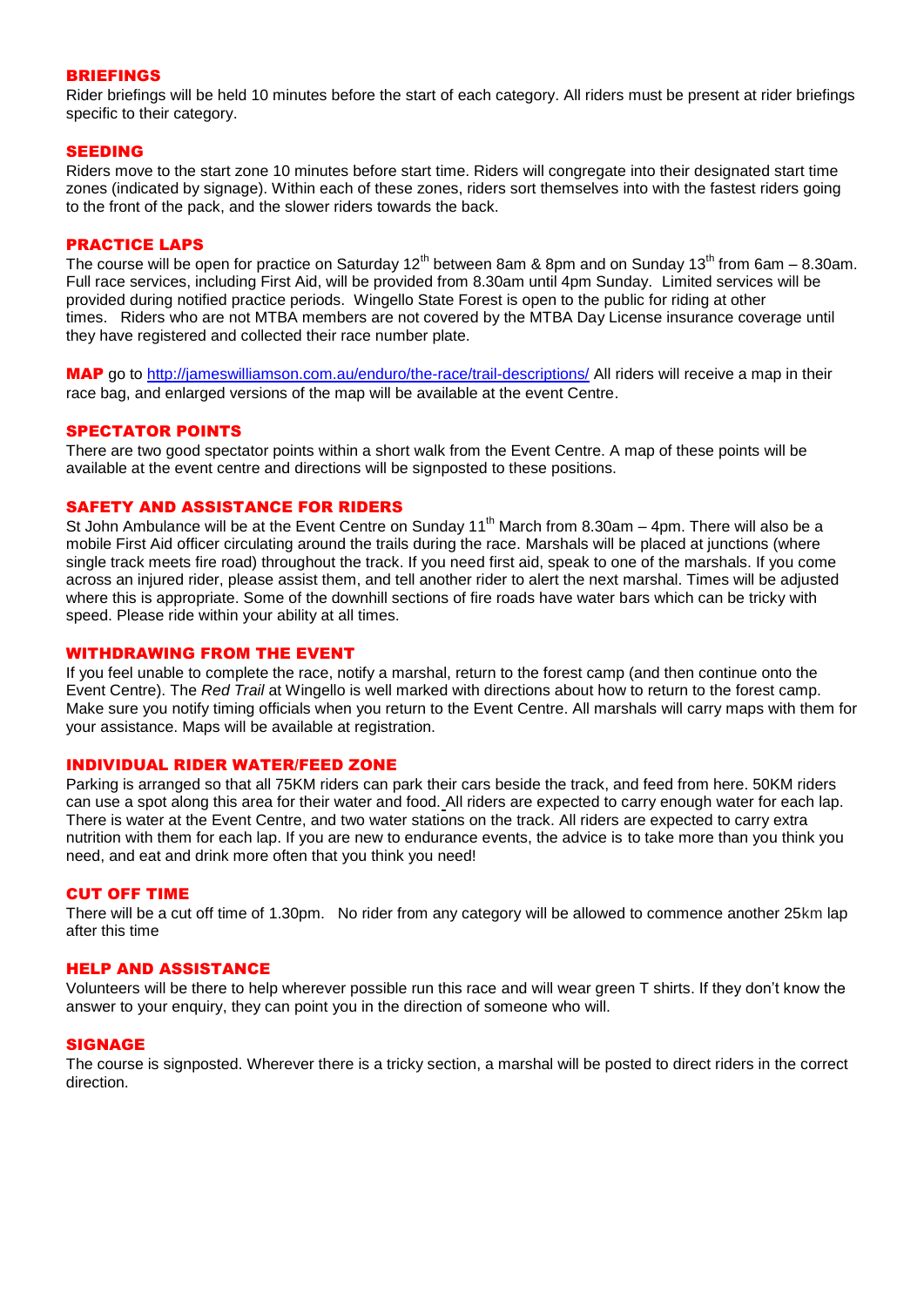# RACE RULES

- All riders must have a technically sound mountain bike in good working condition
- All riders must wear an Australian approved cycling helmet
- All riders must carry enough water and food to sustain them for each lap
- All riders must carry a pump, puncture repair kit and spare inner tube (and know how to use them)
- Race numbers must be firmly attached to the front of each bike, and be clearly visible
- Please do not litter the forest. All riders to take rubbish out as they leave
- Riders are expected to assist other injured riders. Where appropriate, the time will compensated
- All riders must register at the prescribed times
- All riders must read, understand and agree to the terms of the MTBA Event waiver form and concur with the terms of the waiver form. Riders under 18 years of age must have a parent or guardian sign on their behalf. If you have entered on-line you have already agreed to the waiver. We also ask you to read the waiver and sign to say that you agree to its terms. All riders who received complimentary entries must fill out and sign a waiver form at Registration. Registration marshalls will have list of those required to do this.
- Overtaking call "track" or "rider" if riders need to overtake. But remember, the rider in front has right of way, until a clear section becomes available for passing.

## **KOM**

Points will be awarded for KOM at the top of a steep climb from Spratts Road (approximately five kilometres from the beginning of each lap) for each of the three laps. Points will be awarded to the first five riders in the each of male 75km and female 75km categories to get to the top of the climb. The KOM winner will be the rider with the highest number of points after three laps have been completed. (for both male and female 75km categories). The KOM will be marked 1km and 500 metres before the start of the climb and marked clearly at the finish of the climb for KOM points.

### RACE NUMBERS

Each rider will be given an individual number plate. This plate must be firmly attached to the front of your bike. Text on the number plates will be coloured according to the category and will include name, number, starting time and category. Race numbers will be available from the list at Rego.

### PRIZES AND PRESENTATIONS

Presentations will be held at 11.30, 12.30, 1.15 & 2.00 (See Event Schedule). Winners in all categories will be presented with trophies designed especially for this event. As well, winners will receive prizes donated by our sponsors.

## DAY LICENCE REFUNDS

All riders who paid Day Licences to register, who have since paid annual MTBA fees, will have the Day Licence fee refunded. Rider must show current MTBA licence to receive this refund Refunds will be paid into the nominated credit card account used for entry within five days after the race.

## **INSURANCE**

All riders are covered by MTBA Insurance. See the [MTBA website](http://www.mtba.asn.au/MEMBERSHIP/?IntCatId=2&IntContId=83) for information on the insurance cover for MTBA members and Day Licence holders.

### RACE RESULTS

- Lap times will be available live to riders on-screen at the end of each lap.
- .Results will be available for categories throughout the day on screens, continually updated throughout the race.
- .Results will be available on a local intranet, for riders with iPhones, iPads, Blackberries etc. Updated hourly.
- .Results will be available on [http://jameswilliamson.com.au/enduro/,](http://jameswilliamson.com.au/enduro/) [http://www.southernhighlandscc.com.au](http://www.southernhighlandscc.com.au/) ; and [www.corc.asn.au](http://www.corc.asn.au/) on the night of 13 March

# EVENT FACILITIES

The event centre is at the airfield. Food, first aid, toilets and a bike mechanic will be available at the Event Centre on Sunday 13<sup>th</sup> May. This is where everyone must come to register. The event centre will have a wide display of sponsored products for sale and to try, bikes, clothes, nutrition, and magazines.

### WATER

Water will be available at the Event Centre from 6am.

### FOOD

The Southern Highlands Cycling Club will offer a wide range of food from the event centre, from 6.30am – 5pm on Sunday 13<sup>th</sup> March. Coffee and tea is available on Saturday evening and on Sunday morning from 6am.